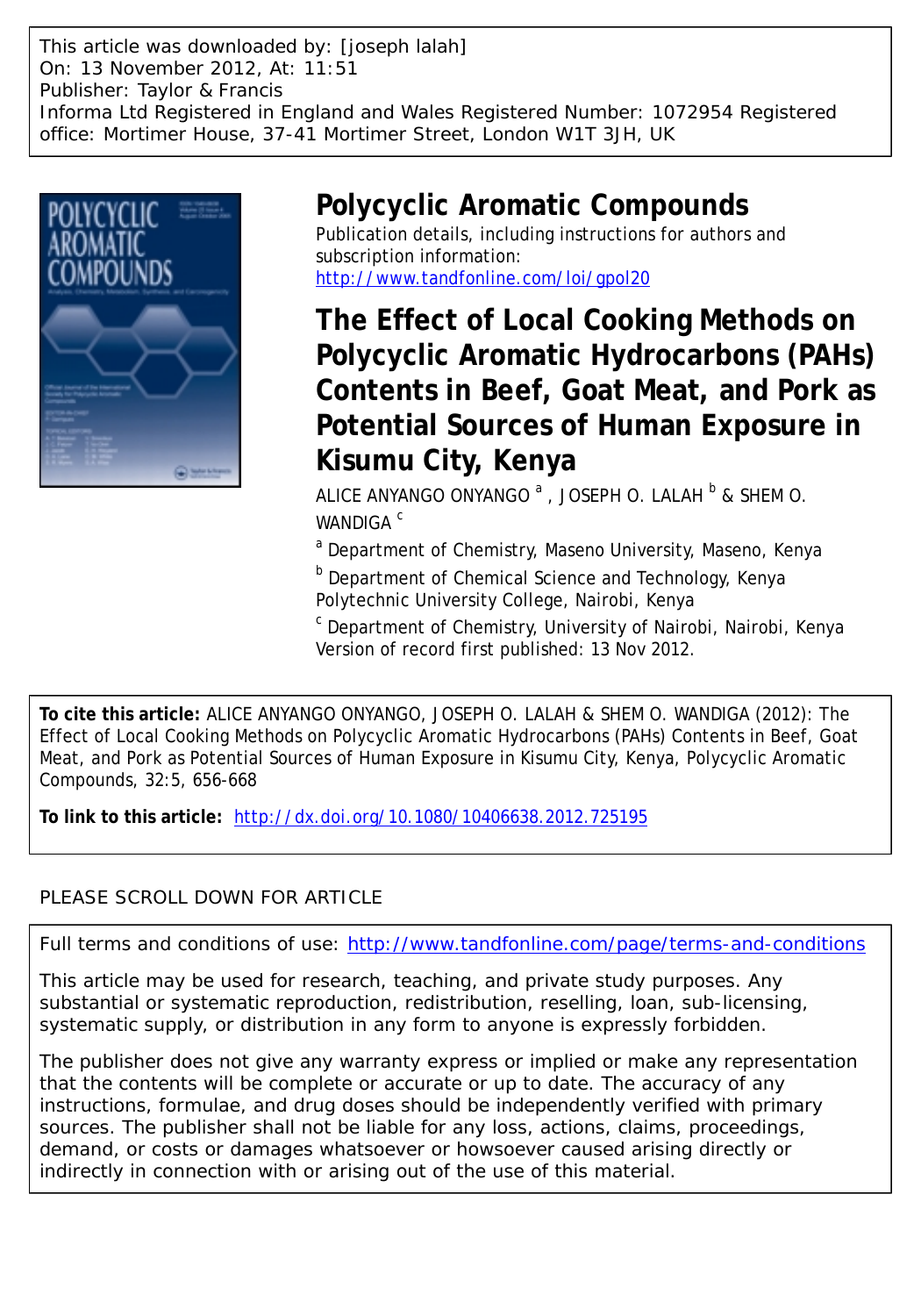

# The Effect of Local Cooking Methods on Polycyclic Aromatic Hydrocarbons (PAHs) Contents in Beef, Goat Meat, and Pork as Potential Sources of Human Exposure in Kisumu City, Kenya

Alice Anyango Onyango,<sup>1</sup> Joseph O. Lalah,<sup>2</sup> and Shem O. Wandiga<sup>3</sup>

1Department of Chemistry, Maseno University, Maseno, Kenya 2Department of Chemical Science and Technology, Kenya Polytechnic University College, Nairobi, Kenya

3Department of Chemistry, University of Nairobi, Nairobi, Kenya

Roasted meat is known to be a major source of human exposure to PAHs. The contribution of direct-heat charcoal-roasted, electric- oven grilled, and shallow-pan fried meat to human exposure in Kisumu City was not known although the three modes of cooking meat are very prevalent. This study analyzed the concentrations of the PAHs in raw beef, goat meat, and pork, investigated the effect of direct-heat charcoal roasting, electric-oven grilling, and shallow-pan frying on these concentrations, and compared their concentration levels with international standards for foods in order to assess the potential risks to consumers. Samples were taken from three popular meat-roasting hotels within Kisumu City, Kenya. Extraction of PAHs was done using liquid-liquid partition after saponification with alcoholic potassium hydroxide followed by clean-up on a silica gel column and final analysis by gas chromatography-mass spectrometry (GC-MS). Roasting and shallow-pan frying introduced new PAHs and significantly

Received 15 February 2012; accepted 25 August 2012.

This research was partly supported by a student from the School of Graduate Studies (SGS), Maseno University. The authors also wish to express their gratitude to the Alexander von Humboldt Foundation of Germany for donating the reference standards. Address correspondence to Joseph O. Lalah, Department of Chemical Science and Technology, Kenya Polytechnic University College, P.O. Box 52428, 00200, Nairobi, Kenya. E-mail: lalahjoseph@yahoo.com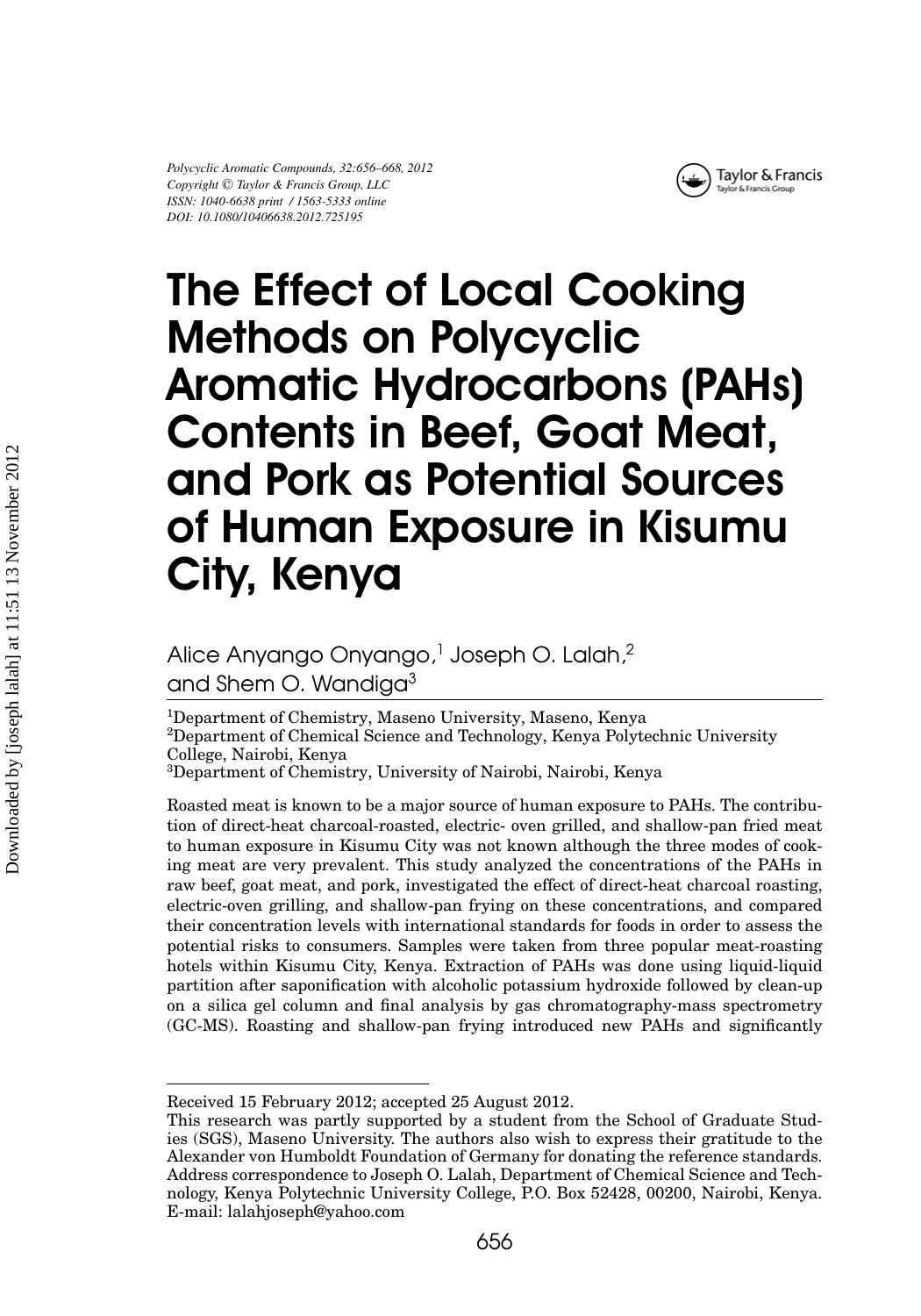$(P \leq 0.05)$  increased the concentrations of those existing in raw meat. Direct-heat charcoal roast beef had 5 new PAHs and a total mean PAH content of 17.88 *µ*g/kg, compared with a mean of 1.39  $\mu$ g/kg for raw beef, with the potent dibenz(a,h)anthracene also being detected. Direct-heat charcoal roasted goat meat had three new PAHs and a total mean PAH content of 4.77 *µ*g/kg, compared with a mean of 2.13 *µ*g/kg in raw meat, with the potent benzo(a)pyrene concentration being 8.84% of the total mean PAH. Fried pork had 7 new PAHs and a total mean PAH content of 3.47 *µ*g/kg, compared with a mean total of 0.17 *µ*g/kg, detected in the raw meat. Roast beef had the highest individual PAH concentration (5.03  $\mu$ g/kg) and highest total PAHs concentration (17.88  $\mu$ g/kg), both being higher than acceptable EU limits. The PAHs from local raw and cooked meat were characterized and quantified for the first time in Kisumu City and the study therefore provided the needed baseline data on PAHs in raw and cooked meat.

*Key Words:* frying, Kenya, Kisumu city, meat, polycyclic aromatic hydrocarbons, roasting

#### **INTRODUCTION**

PAHs are of great concern in environmental monitoring because they are known or suspected carcinogens and/or toxicants. The United States Environmental Protection Agency (USEPA) lists 16 PAHs as priority pollutants that need to be periodically monitored in the environment because of their known carcinogenicity. The USEPA (1) developed an oral "virtually safe dose" (VSD) for benzo(a)pyrene of 0.14 ng/kg body weight/day to monitor the carcinogenic risk it poses. Cancer incidence in Kenya is increasing (data from Nairobi Cancer Registry and verbal reports from practicing physicians; Kakamega Hospice Registry) as reported by Lisouza et al. (2) and now numbers among the top 10 causes of mortality (2, 3). However, the cause of the increase in cancer incidence and prevalence is not known. The population may be exposing themselves to carcinogens through food by eating contaminated fish (4–6) and roasted, grilled, and fried meat (7–12). Human exposure may also be through smoke (smoking tobacco, smoke from burning of wood, and petroleum fuel (13)) and emissions from creosote treated wood products (14), foods from soils contaminated with PAHs, and industrial workplace exposure (15).

Other potential sources of PAHs in the environment exist in Kisumu City with the major point sources including petroleum fuel spillages, Kenya Pipeline Company depot runoff, car wash activities at the shore, oil spills from vessels at the Pier and Yatch Club, mechanical workshops (*Jua Kali* sheds), and petrol-station runoff (16). Mobile sources include motor vehicle exhaust (17) and consumer products waste dumped into the lake. Diffuse sources include asphalt roads and road tar, fires of all types (municipal garbage incineration and burning of sugar cane from the surrounding sugar belt) and biomass energy combustion (2, 4, 18), agricultural runoff, and natural alteration of organic matter (19). It is not known how much these sources contribute to the PAH exposure as their levels are neither known nor periodically monitored in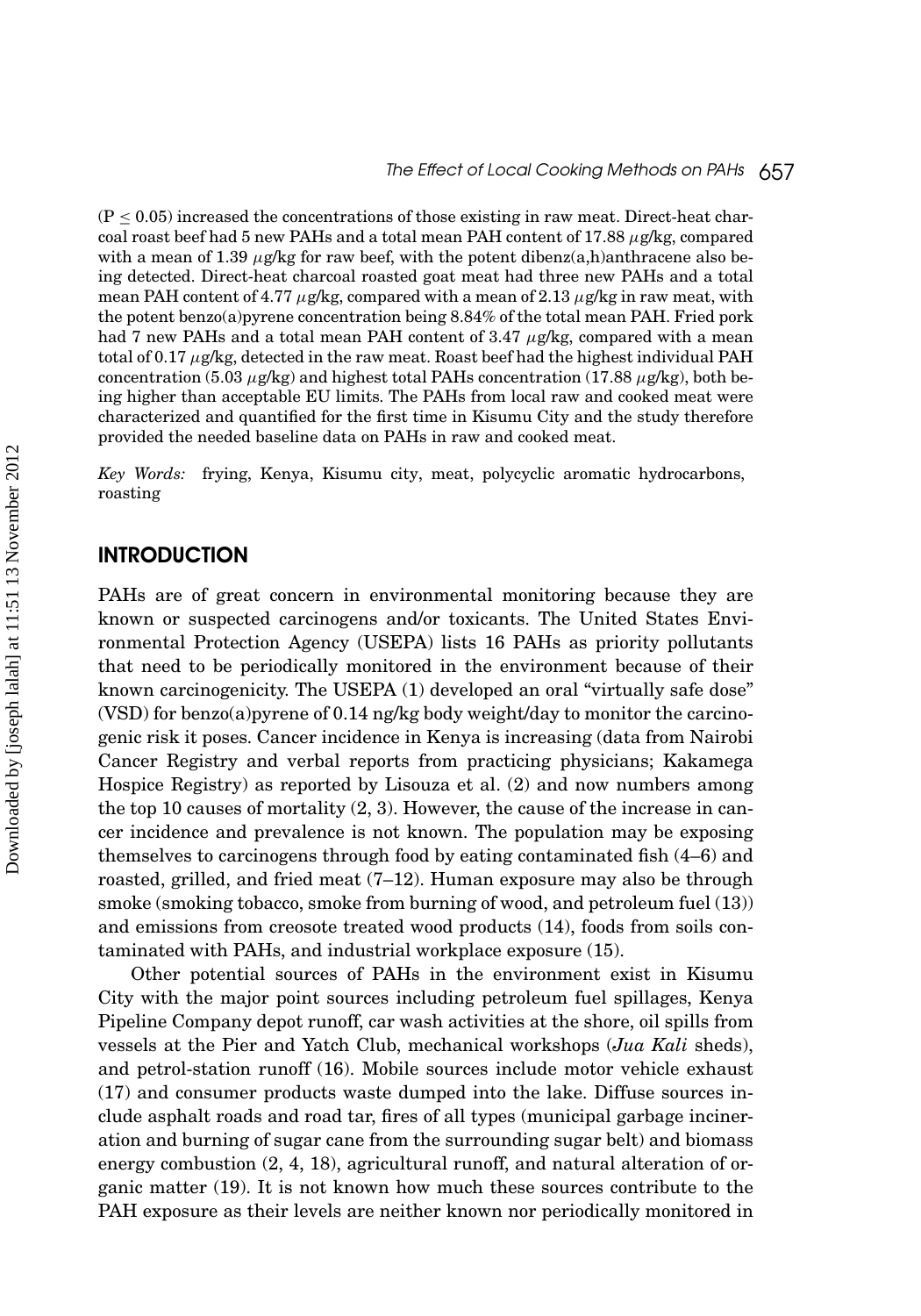meat products which are main components of diet in the area. Recent studies have indicated that relatively high levels of PAHs are present in sediment and water in Winam Gulf of Lake Victoria where the city gets its water from (16).

The aim of this study was to analyze the concentration levels of PAHs in raw and cooked meat from selected hotels in Kisumu City in order to provide baseline data and knowledge on potential exposure in humans. Various cooking methods are used in Kisumu City for meat preparation. The choice of a particular method depends on the type of establishment, income levels of the inhabitants, the available cooking equipment or apparatus, and the type of fuel used. The cooking methods targeted in this study were open-air directheat charcoal oven roasting and electric-oven grilling (for beef and goat meat) and shallow-pan frying (for pork). These are the local meat cooking methods used in the hotels that were selected for the study. Pork is not served roasted and, as such, roasting pork would not provide a true potential source for PAH exposure in humans in our case. The pork roasting method was therefore not included in the sampling design in the study.

#### MATERIALS AND METHODS

General Purpose Grade (GPR) methanol and diethyl ether from Kobian (K) Ltd, Nairobi, were distilled in the laboratory prior to use for extraction. Analytical HPLC grade n-hexane, 95% pure, was obtained from Kobian (K) Ltd, Nairobi. Potassium hydroxide, sodium sulphide  $(Na<sub>2</sub>S.9H<sub>2</sub>O)$ , anhydrous sodium sulphate  $(Na_2SO_4)$ , and silica gel (230–400 mesh) were pure analytical grade and were obtained from Kobian (K) Ltd, Nairobi. Pure nitrogen and helium for gas chromatography-mass spectrometric (GC-MS) analysis were obtained from East African Oxygen Company, Kisumu, Kenya.

#### Sampling

Samples of raw, open-air direct-heat charcoal- and electric-oven grill roasted and shallow-pan fried meat were taken in triplicates from various meat-roasting places in Kisumu City (0◦6 S, 34◦45 E) located on the North tip of Winam Gulf, Lake Victoria, Kenya (Figure 1). Kisumu City has a population of 504,000 and the most common sources of protein for the local population include fish, beef, mutton, goat meat, and pork. The specific sampling sites were Highway Inn (on Kisumu-Kakamega Highway) for goat meat and beef, Apok Inn (on Kisumu-Nairobi Highway) for beef, and Kisumu Hotel (in the city center) for pork. A sample of raw meat (1 kg) was taken and divided into halves. The first half was packed for laboratory analysis while raw and the second half was open-air charcoal roasted using direct heat (Highway Inn), electric-oven grilled (Apok Inn), or shallow-pan fried (Kisumu Hotel) as necessary before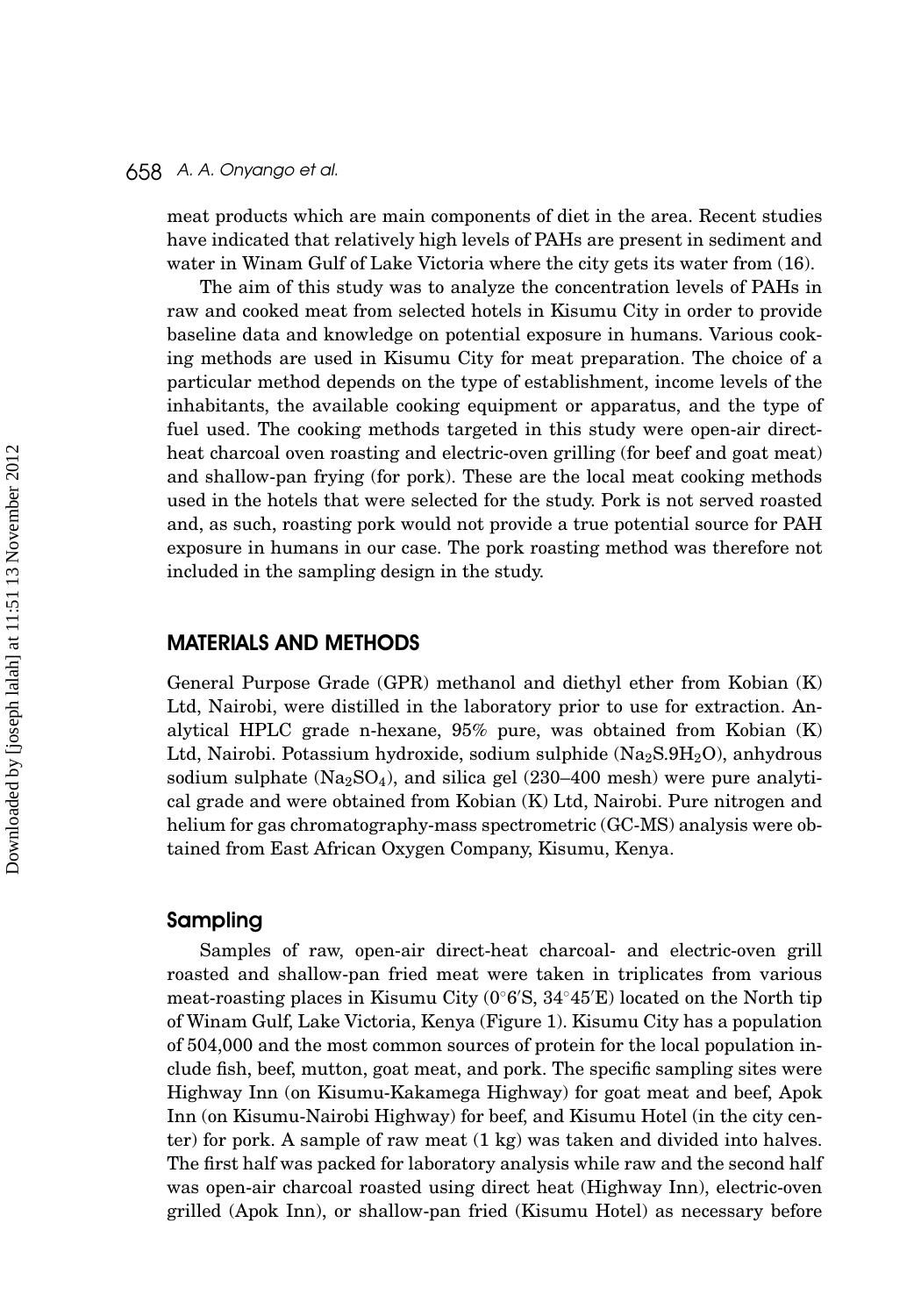

Figure 1: Map of Kenya showing Kisumu City and Bay (0°6'S, 34°45'E) with sampling locations (color figure available online).

packing. The samples were wrapped in pieces of pre-cleaned aluminum foil and placed in an ice-cold container for transport to the laboratory.

#### Extraction and GC-MS Analysis of PAHs

Extraction of PAHs from raw meat followed a modified method described by Takatsuki et al. (4) where samples of meat were cut into small pieces and homogenized in a blender; 50 g of the homogenized sample was saponified using a mixture of methanol (200 mL), 50% aqueous potassium hydroxide (35 mL) and sodium sulphide  $(2 g)$  and then refluxed on a water bath for 2 h. The mixture was cooled to  $40°C$  and 150 mL of n-hexane added in small portions, with occasional swirling. The mixture was poured into 150 mL de-ionized water in a 500-mL glass separation funnel, the flask rinsed twice with 10 mL methanol, and the rinses added to the mixture. The separation funnel was gently and adequately shaken and then set to separate. The aqueous layer was extracted twice with 150 mL and 100 mL portions of n-hexane, respectively. All the nhexane extracts were combined, washed with 100 mL de-ionized water, dried over anhydrous sodium sulphate, transferred to a rotary evaporator, and then concentrated to about 3–5 mL.

For clean-up and separation, a chromatographic glass column (1 cm diameter) was packed with 8 g silica gel (in a slurry) and 3 g anhydrous Na2SO4, added on top. The column was covered with aluminum foil to protect it from light and washed with 30 mL n-hexane; the solvent was then drained to just above the slurry. The concentrated extract was transferred to the column.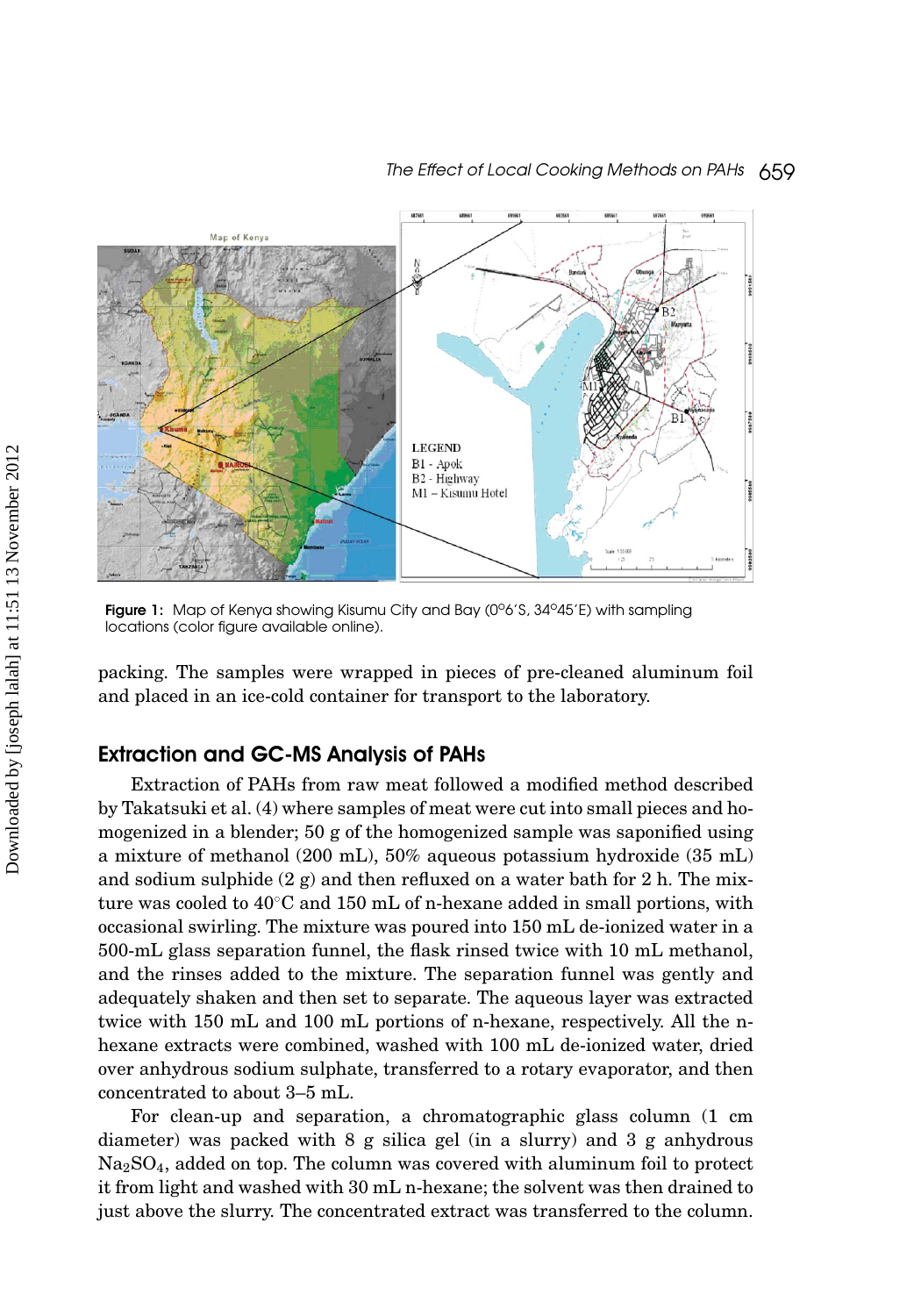Clean up and elution of PAHs was done slowly under gravity with 150 mL volume of 10% diethyl ether in n-hexane. The extract was evaporated to 1–2 mL, in a rotary evaporator, then under a mild stream of nitrogen to dryness with gentle warming and the residue was taken up in 1 mL pentane (Sigma, St. Louis, MO) and stored in sealed vials for analysis.

The samples were analyzed by GC-MS, a 7890A stand-alone GC (Agilent Technologies, Inc., Beijing, China) and a 5975 C MSD (Agilent Technologies, Inc., Santa Clara, CA). The conditions were: inlet temp 270◦C, transfer line temp of 280◦C, and column oven temperature programmed from 35–285◦C initially for 5 min then  $10<sup>o</sup>C/min to 280<sup>°</sup>C for 10.5 min and then at 5<sup>°</sup>C/min to$ 285 °C for 29.9 min. The GC had HP-5 MS low bleed capillary column (30 m  $\times$  0.25 mm i.d., 0.25- $\mu$ m) (Restek, Bellefonte, PA). Helium was the carrier gas (flow rate 1.25 mL/min). The MSD ion source temperature was  $250^{\circ}$ C and quadruple temperature of 180◦C. Electron impact mass spectra were obtained at an acceleration energy of 70 eV. Fragment ions were analyzed over 40–550 m/z mass range in the full scan mode. A 1.0 *µ*L aliquot of extract was automatically injected in the split/splitless mode using an auto sampler 7683 (Agilent Technologies, Inc., Beijing, China). The filament delay time was set as 3.3 min. Library –MS searches were done using NIST/EPA/NIH Mass Spectral Library (NIST 05) and NIST Mass Spectral Search Program Version 2.0d.

External PAH standards (PAH Mix 9; Dr. Ehrenstorfer mbH, Augsburg, Germany) were used in different dilutions to come up with calibration curves which were used to relate the various concentrations to peak areas. Calibration standards of 5 concentration levels—0.1 mg/L, 0.5 mg/L, 1 mg/L, 5 mg/L, and 10 mg/L—were prepared in HPLC-grade pentane. This was used to give the peak retention times for identification and the calibration curves for quantification. To evaluate the recovery of PAH and to account for matrix effects in the GC–MS chromatograms, spiked control samples were analyzed through the same procedure. The results obtained were then corrected based on percentage recovery for each PAH (Table 1).

#### Statistical Analysis

The results were analyzed using a factorial two design with PAH type as the main treatment and meat type (raw and cooked) as a sub-treatment. The results obtained were then processed for ANOVA using INSTAT software. For beef the sub-treatments were meat type and location.

#### RESULTS AND DISCUSSION

It should be noted that these results are based on a method that is not very recent (4). However, there are more recent and more sensitive methods for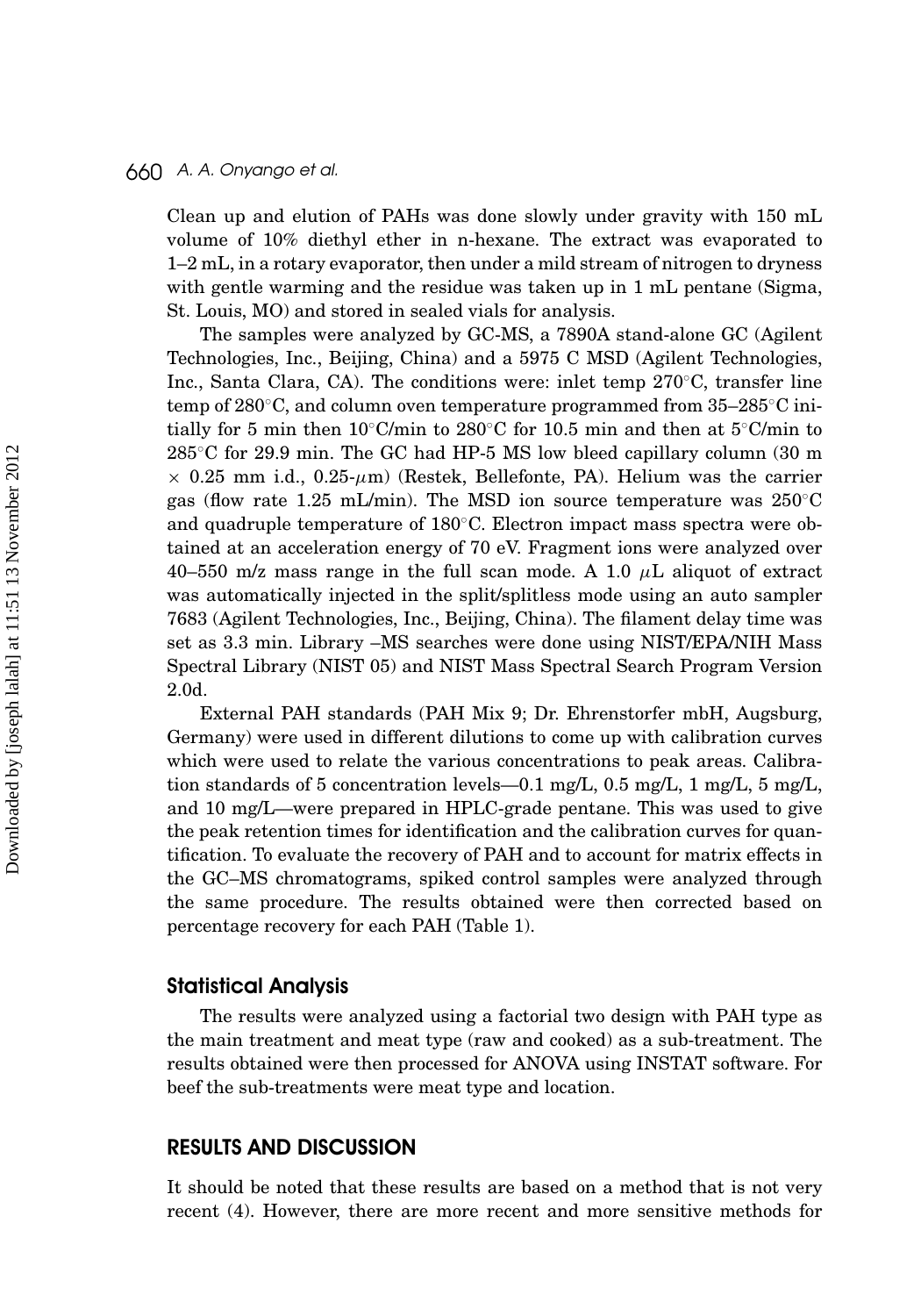| PAH type                 | % recovery $\pm$ standard deviation |
|--------------------------|-------------------------------------|
| Naphthalene              | $83.5 \pm 11.5$                     |
| Acenaphthylene           | $85.0 \pm 7.9$                      |
| Acenaphthene             | $80.0 \pm 12.3$                     |
| Fluorene                 | $86.3 \pm 6.9$                      |
| Phenanthrene             | $92.5 \pm 1.5$                      |
| Anthracene               | $96.5 \pm 1.4$                      |
| Fluoranthene             | $91.6 \pm 11.4$                     |
| Pyrene                   | $92.4 \pm 2.5$                      |
| Chrysene                 | $76.2 \pm 12.1$                     |
| Benz(a)anthracene        | $72.7 \pm 18.0$                     |
| Benzo(b)fluoranthene     | $98.3 \pm 2.1$                      |
| Benzo(k)fluoranthene     | $87.0 \pm 19.1$                     |
| Dibenz(a,h)anthracene    | $87.9 \pm 12.7$                     |
| Benzo(a)pyrene           | $94.4 \pm 5.6$                      |
| $Indeno(1,2,3-cd)pyrene$ | $91.7 \pm 2.9$                      |
| $Benzo(g,h,i)$ perylene  | $76.8 \pm 2.5$                      |

Table 1: PAHs recovery in meat samples

determination of PAHs, for example, Gosetti et al. method (21). However, the use of GC-MS and the quality control checks done during the analysis support the accuracy of our method.

#### PAHs in Raw Meat

Raw beef was found to contain 7 of the 16 priority PAHs, as shown in Table 2. The sample from The Highway Inn contained 7 of the 16 priority PAHs while beef from The Apok Inn exhibited three of the priority PAHs. Average background values are usually in the range of  $0.01-1 \mu g/kg$  in uncooked foods (20, 24) and the values obtained at Highway are above that range.

Apok and Highway obtain their beef from the same slaughterhouse. At Highway, the beef is kept in the open in close proximity to the roasting place prior to cooking. This could expose the raw beef to ambient PAHs originating from the roasting place (2) which could get adsorbed onto the surface of the meat. However, at Apok, the meat is kept at a butchery which is located in a different room from the kitchen where roasting is done.

Raw goat meat was found to contain 9 of the 16 priority PAHs (Table 2). The PAHs were within the average background values for uncooked foods (20) with the exception of anthracene which had the highest mean PAH concentration recorded. However, the total mean PAH concentration was well above the average background value in uncooked foods (20). Raw pork contained 2 of the 16 priority PAHs (Table 2). The values are within the average background values for uncooked foods (20).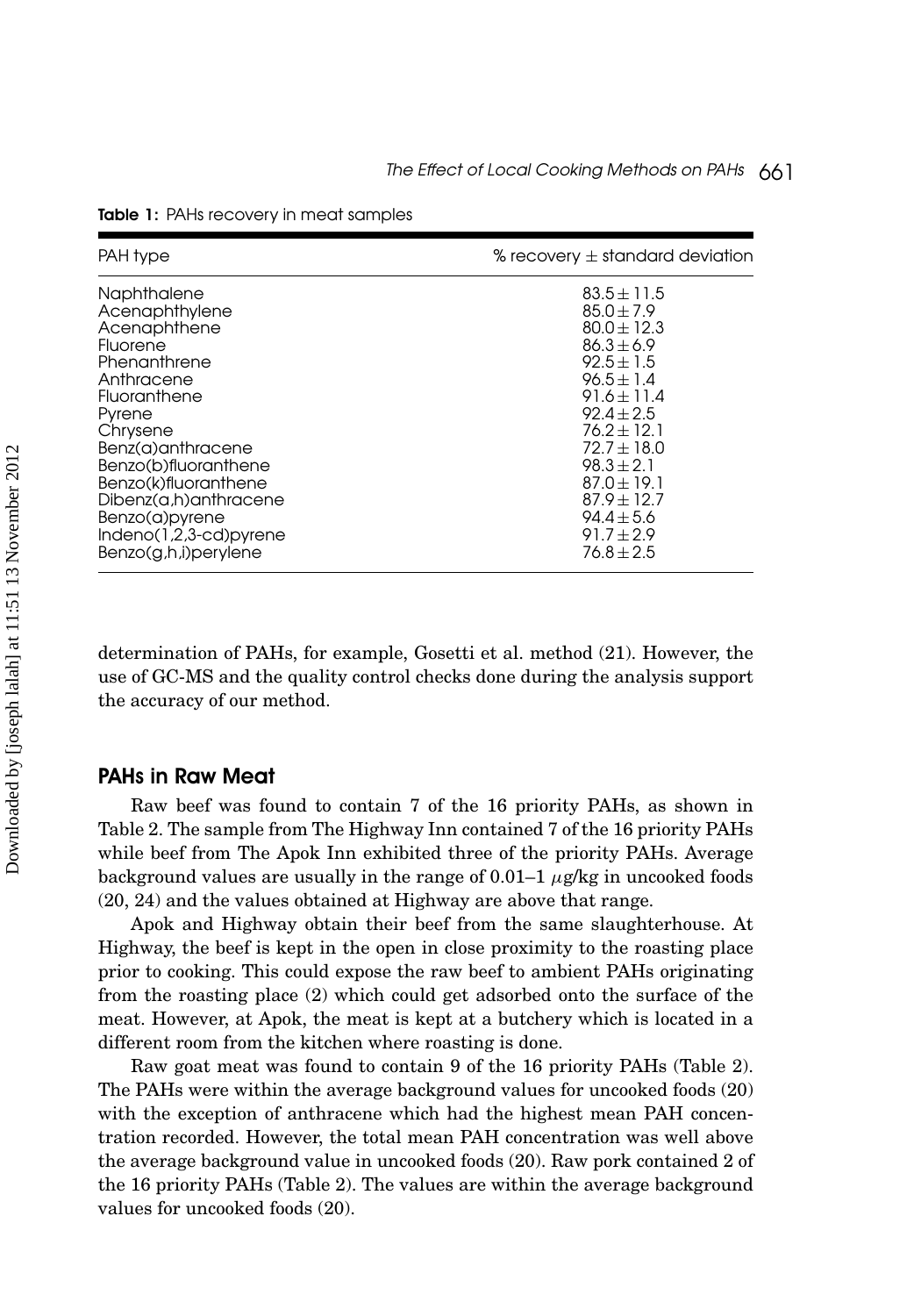| J        |
|----------|
| ł        |
|          |
| I        |
|          |
|          |
|          |
|          |
|          |
|          |
|          |
|          |
|          |
|          |
|          |
|          |
|          |
|          |
|          |
| $\vdots$ |
|          |
|          |
|          |
|          |
|          |
|          |
|          |
|          |
|          |
|          |
|          |
|          |
|          |
|          |
|          |
|          |
|          |
|          |
|          |
| ĺ        |
|          |
|          |
|          |
|          |
|          |
| j        |
|          |
| I        |
|          |
|          |
|          |
|          |

|                                                                                                                                      |                                                                                      | BEEF                                                                                                                                                                                           |                                                                                                                                                                                                                      | <b>POAT MEAT</b>                                                                                                                                                                                                                                            | PORK                                                                              | <b>HAR NAFL</b>                                                          |
|--------------------------------------------------------------------------------------------------------------------------------------|--------------------------------------------------------------------------------------|------------------------------------------------------------------------------------------------------------------------------------------------------------------------------------------------|----------------------------------------------------------------------------------------------------------------------------------------------------------------------------------------------------------------------|-------------------------------------------------------------------------------------------------------------------------------------------------------------------------------------------------------------------------------------------------------------|-----------------------------------------------------------------------------------|--------------------------------------------------------------------------|
| HAH                                                                                                                                  | Apok                                                                                 | Highway                                                                                                                                                                                        | Mean                                                                                                                                                                                                                 | Highway                                                                                                                                                                                                                                                     | <b>Aisumu Hotel</b>                                                               | All sites                                                                |
| Naphthalene<br>Acenaphthylene<br>Acenaphthene<br>Fluorene<br>Anthracene<br>Bynakhuoranthene<br>India Macoloniup<br>Docaphylenean PAH | $0.087 \pm 0.003$<br>$0.070 \pm 0.001$<br>$0.053 \pm 0.001$<br>ਫ਼ਫ਼ਫ਼ਫ਼ਫ਼ਫ਼ <b>ੵ</b> | $\begin{array}{l} 0.118\pm 0.015\\ 0.124\pm 0.0004\\ 0.086\pm 0.0002\\ 0.080\pm 0.002\\ 0.310\pm 0.000\\ 0.870\pm 0.001\\ 0.0870\pm 0.010\\ \end{array}$<br>nd<br>0.097 ± 0.002<br>nd<br>2.539 | $\begin{array}{l} 0.102\pm 0.019\\ 0.097\pm 0.030\\ 0.069\pm 0.030\\ 0.155\pm 0.170\\ 0.155\pm 0.170\\ 0.435\pm 0.477\\ 0.436\pm 0.477\\ 0.467\pm 0.512 \end{array}$<br>$0.067 \pm 0.073$<br>وو<br>1983<br>29 ج<br>g | $\begin{array}{c} 0.105\pm 0.007\\ 0.031\pm 0.004\\ 0.074\pm 0.004\\ 0.229\pm 0.020\\ 0.229\pm 0.020\\ 1.033\pm 0.045 \end{array}$<br>$\begin{array}{c} 0.332 \pm 0.009 \\ 0.097 \pm 0.003 \\ 0.102 \pm 0.022 \\ 0.127 \pm 0.011 \\ 2.139 \end{array}$<br>g | nd<br>0.097 ± 0.005<br>0.072 ± 0.003<br>0.072 ± 0.003<br>nd<br><b><u>8555</u></b> | 00000000000<br>00004000000 <b>4</b><br>20222000000 <b>4</b><br>202000000 |
|                                                                                                                                      |                                                                                      |                                                                                                                                                                                                |                                                                                                                                                                                                                      |                                                                                                                                                                                                                                                             |                                                                                   |                                                                          |

nd = not detected/below detect limit of the machine (detection limit = 10exp-12g) and assumed to be zero in statistics; Indeno(1,2,3-cd)P =<br>Indeno(1,2,3-cd)pyrene; Db(a,h)A = Dibenz(a,h)anthracene; Benzo(g,h,i)P = Benzo(g, nd = not detected/below detect limit of the machine (detection limit = 10exp-12g) and assumed to be zero in statistics; Indeno(1,2,3-cd)P = Indeno(1,2,3-cd)pyrene; Db(a,h)A = Dibenz(a,h)anthracene; Benzo(g,h,i)P = Benzo(g,h,i)perylene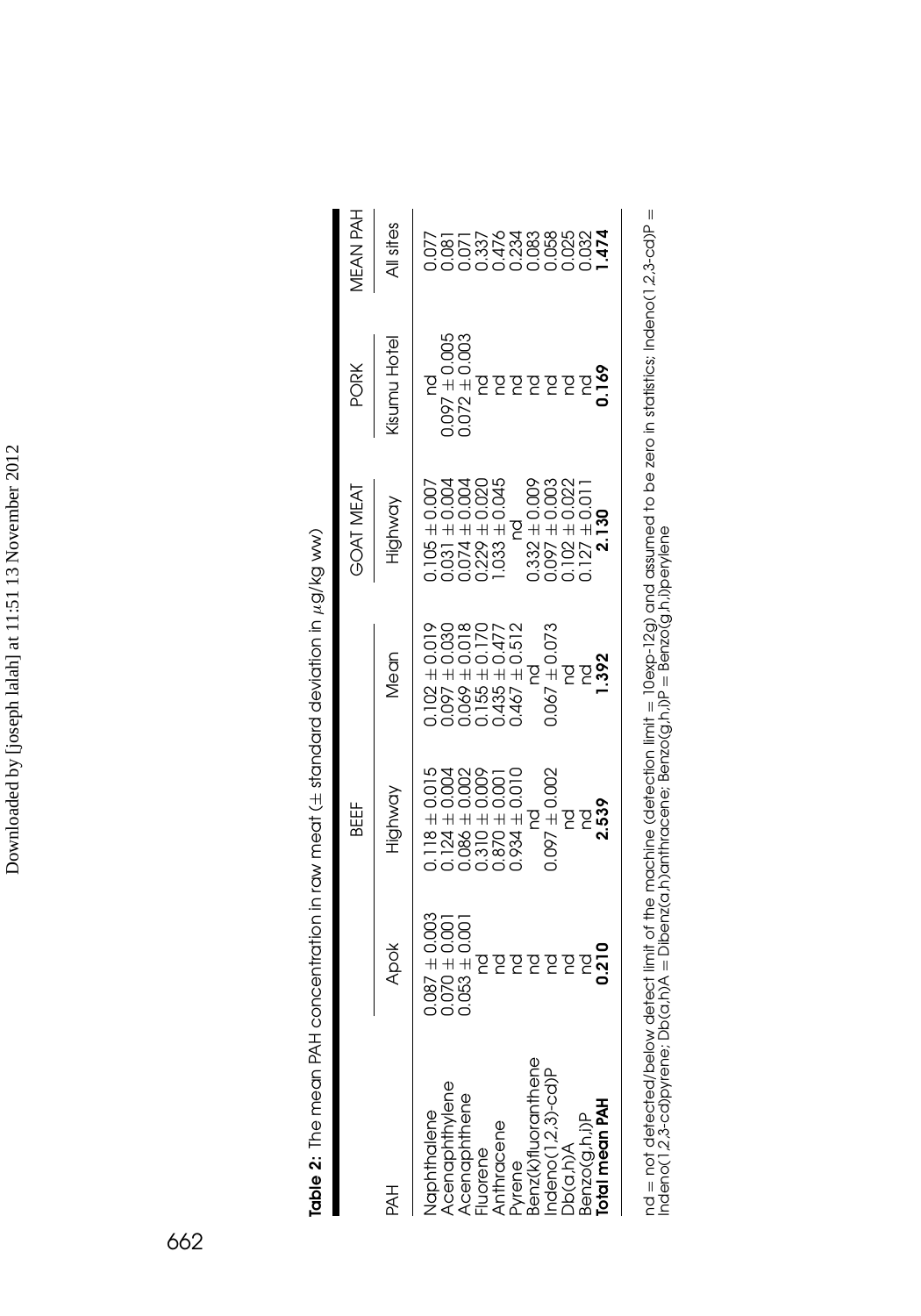## Effect of Direct-Heat Charcoal Roasting on PAH Concentrations in Beef

Roasting increased the concentrations of all the PAHs and also introduced new PAHs (Table 3). At Apok, the new PAHs introduced included fluorene, phenanthrene, anthracene, pyrene, benzo $(k)$ fluoranthene, and indeno(1,2,3cd)pyrene while the new ones at Highway included dibenz(a,h)anthracene, benzo(k)fluoranthene, and benzo(ghi)perylene. Therefore, it is a dynamic process where some PAHs are burnt out during roasting while new ones are generated (Table 3). This is comparable to what is found in literature. Janoszka et al. (10) who studied roast meats in Poland found that the total PAH content was within the range 2.43–16.10 ng/g meat while Reinik et al. (12) found 16 *µ*g/kg in smoked meat and ham as part of Estonian Food Safety Monitoring. Martonell *et al.* (11), however, reported higher levels at 33.99 *µ*g/kg in meat and meat products in a population exposure study of Catalonia, Spain. In this study, the concentrations of individual PAHs were also significantly different with respect to location with Highway showing higher levels than Apok  $(P \le 0.05)$ . This could be due to the fact that Apok used an indoor electricoven grill to prepare their meat, which would yield less PAHs, while Highway used open-air charcoal stove which could perpetuate production of more PAHs (2, 22).

| <b>PAH</b>                                                                                                                                                                                             | Apok                                                                                                    | Highway                                                                                                        | Roast<br>Mean                                                                                                      | Raw<br>Mean                                                                                        | LSD<br>$(P = 0.05)$                                                                                      | $CV(\%)$                                                                                                    |
|--------------------------------------------------------------------------------------------------------------------------------------------------------------------------------------------------------|---------------------------------------------------------------------------------------------------------|----------------------------------------------------------------------------------------------------------------|--------------------------------------------------------------------------------------------------------------------|----------------------------------------------------------------------------------------------------|----------------------------------------------------------------------------------------------------------|-------------------------------------------------------------------------------------------------------------|
| Naphthalene<br>Acenaphthylene<br>Acenaphthene<br>Fluorene<br>Phenanthrene<br>Anthracene<br>Fluoranthene<br>Pyrene<br>B(k)F<br>$Indeno(1,2,3-cd)P$<br>Db(a,h)A<br>Benz(g,h,i)P<br><b>Total mean PAH</b> | 0.113<br>0.087<br>0.065<br>0.255<br>0.223<br>0.832<br>nd<br>0.395<br>0.143<br>0.097<br>nd<br>nd<br>2.21 | 0.233<br>0.256<br>0.193<br>1.604<br>nd<br>4.804<br>1.270<br>3.648<br>0.202<br>0.253<br>5.032<br>0.385<br>17.88 | 0.173<br>0.172<br>0.129<br>0.930<br>0.112<br>2.818<br>0.635<br>2.021<br>0.172<br>0.175<br>2.516<br>0.193<br>10.046 | 0.102<br>0.097<br>0.069<br>0.155<br>nd<br>0.435<br>nd<br>0.467<br>nd<br>0.067<br>nd<br>nd<br>1.392 | 0.016<br>0.019<br>0.016<br>0.173<br>0.037<br>0.540<br>0.212<br>0.387<br>0.010<br>0.006<br>0.839<br>0.064 | 19.70<br>24.80<br>27.40<br>55.30<br>115.80<br>57.80<br>115.60<br>53.80<br>20.10<br>9.10<br>115.50<br>115.50 |

Table 3: Effect of roasting on the PAH concentration in beef (in *µ*g/kg ww)

 $nd = not detected/below detect limit of the machine (detection limit =  $10exp-12g$ ) and$ assumed to be zero in statistics; CV: Coefficient of variation; LSD: Least square devia-<br>tion; B(k)F = Benzo(k)fluoranthene; Indeno(1,2,3-cd)P = Indeno(1,2,3-cd)pyrene; Db(a,h)A = tion; B(k)F <sup>=</sup> Benzo(k)fluoranthene; Indeno(1,2,3-cd)P <sup>=</sup> Indeno(1,2,3-cd)pyrene; Db(a,h)A <sup>=</sup> Dibenz(a,h)anthracene; Benzo(g,h,i)P <sup>=</sup> Benzo(g,h,i)perylene; Note: Apok: electric-oven grill used, Highway: charcoal stove used.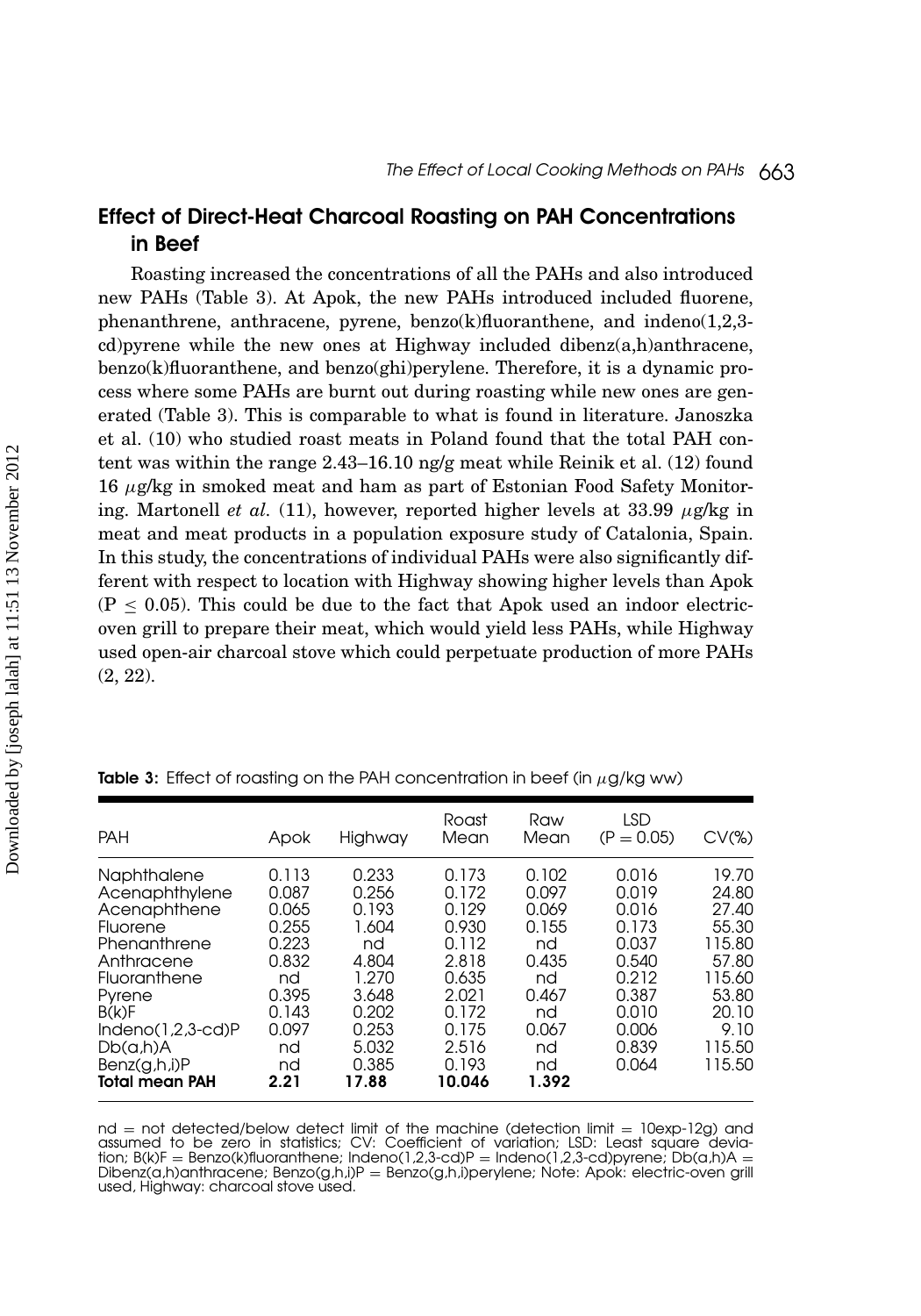## Effect of Direct-Heat Charcoal Roasting on PAH Concentrations in Goat Meat

Acenaphthene, anthracene, indeno $(1,2,3$ -cd)pyrene, and dibenz $(a,h)$ anthracene concentrations were found to be significantly higher ( $P \le 0.05$ ) in roasted than in raw goat meat (Table 4). Twelve of the 16 priority PAHs were found in roasted goat meat as compared to the nine found in raw goat meat. The new PAHs generated included phenanthrene, fluoranthene and the potent benzo(a)pyrene whose percentage in comparison to total PAH concentration was 8.84% (Table 4). This is relatively low as compared to the range 2.43–16.10 ng/g found by Janoszka et al. (10) in roast meats in Poland; 16 *µ*g/kg in smoked meat and ham found by Reinik et al. (12), as part of Estonian Food Safety Monitoring, and 33.99 *µ*g/kg in meat and meat products found by Martonell et al. (11) in a population exposure study of Catalonia, Spain. This shows that the local roasting methods are safer than these smoking methods reported in literature. However, the type of meat roasted influences the PAHs concentrations as higher total PAH concentrations were recorded in direct-heat charcoal roast beef than in direct-heat charcoal roasted goat meat.

#### Effect of Shallow-Pan Frying on PAH Concentrations in Pork

Frying increased the number of PAHs detected in raw pork from two to nine. However, the concentration of the PAHs existing in raw pork were not significantly ( $P \leq 0.05$ ) increased by frying (Table 5). The new

| <b>PAH</b>                                                                                                                                                                                                                                            | Roast                                                                                                             | Raw                                                                                                      | LSD                                                                                                      | СV                                                                                             |
|-------------------------------------------------------------------------------------------------------------------------------------------------------------------------------------------------------------------------------------------------------|-------------------------------------------------------------------------------------------------------------------|----------------------------------------------------------------------------------------------------------|----------------------------------------------------------------------------------------------------------|------------------------------------------------------------------------------------------------|
|                                                                                                                                                                                                                                                       | Mean                                                                                                              | Mean                                                                                                     | $(P = 0.05)$                                                                                             | $(\%)$                                                                                         |
| Naphthalene<br>Acenaphthylene<br>Acenaphthene<br>Fluorene<br>Phenanthrene<br>anthracene<br>Fluoranthene<br>Benz(k)fluoranthene<br>Benzo(a)pyrene<br>$Indeno(1,2,3-cd)pyrene$<br>Dibenz(a,h)anthracene<br>Benz(g,h,i)perylene<br><b>Total mean PAH</b> | 0.308<br>0.126<br>0.092<br>0.892<br>0.207<br>1.670<br>0.251<br>0.410<br>0.422<br>0.121<br>0.113<br>0.164<br>4.774 | 0.105<br>0.031<br>0.074<br>0.229<br>nd<br>1.033<br>nd<br>0.332<br>nd<br>0.097<br>0.102<br>0.127<br>2.130 | 0.026<br>0.007<br>0.022<br>0.073<br>0.020<br>1.305<br>0.035<br>0.024<br>0.011<br>0.100<br>0.069<br>0.020 | 3.55<br>2.56<br>7.53<br>3.50<br>5.54<br>31.35<br>7.86<br>1.86<br>1.44<br>2.54<br>18.24<br>3.99 |

Table 4: Effect of charcoal roasting on the PAH concentrations in goat meat (*µ*g/kg ww)

 $nd = not detected/below$  detect limit of the machine (detection limit  $= 10$ exp-12g) and assumed to be zero in statistics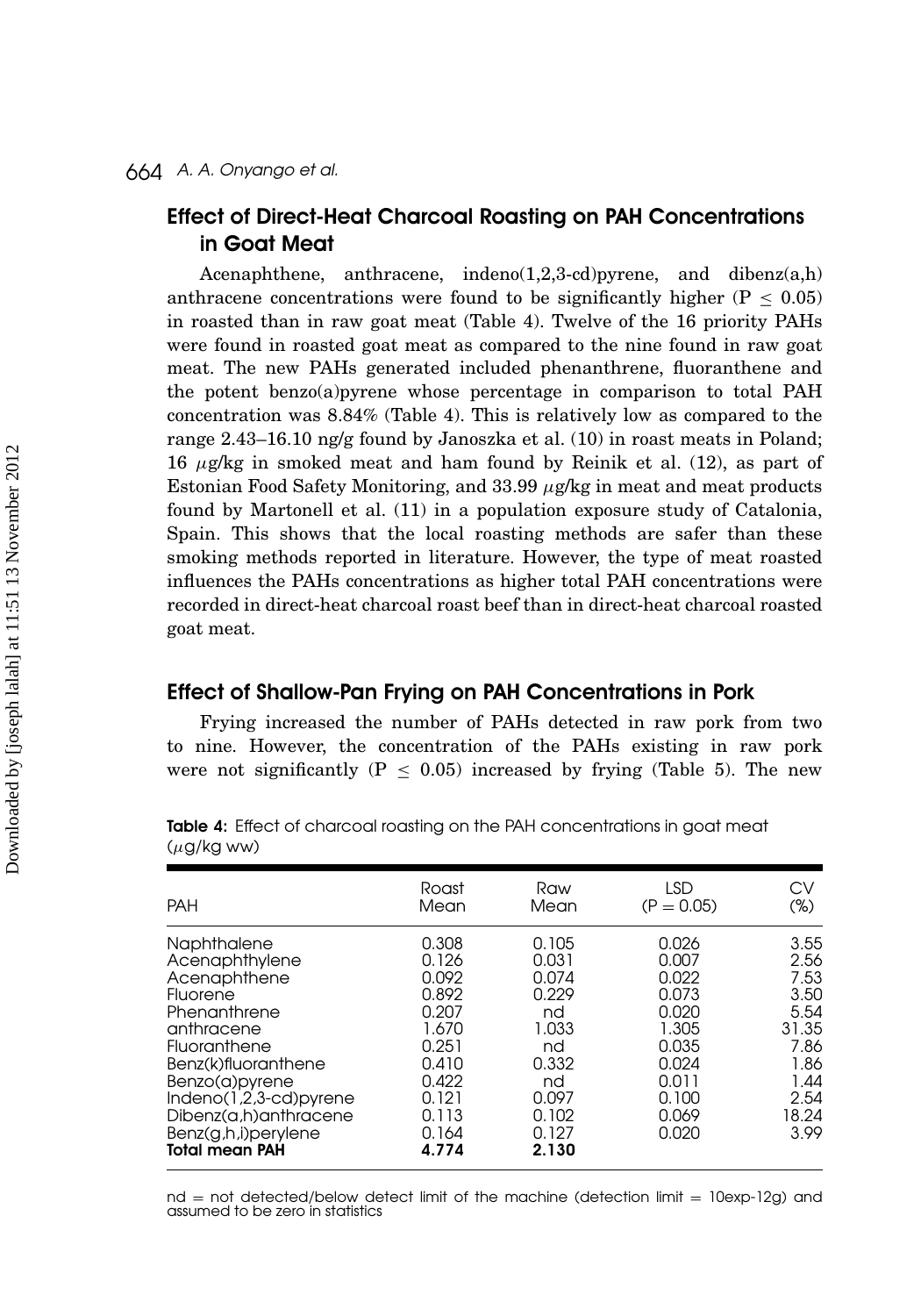| <b>PAH</b>                                                                                                                                                                      | Fried                                                                                  | Raw                                                               | <b>LSD</b>                                                                    | СV                                                                       |
|---------------------------------------------------------------------------------------------------------------------------------------------------------------------------------|----------------------------------------------------------------------------------------|-------------------------------------------------------------------|-------------------------------------------------------------------------------|--------------------------------------------------------------------------|
|                                                                                                                                                                                 | Mean                                                                                   | Mean                                                              | $(P = 0.05)$                                                                  | (%)                                                                      |
| Naphthalene<br>Acenaphthylene<br>Acenaphthene<br>Fluoree<br>Anthracene<br>Fluoranthene<br>Benzo(a)pyrene<br>Benz(k)fluoranthene<br>$Indeno(1,2,3-cd)P$<br><b>Total mean PAH</b> | 0.074<br>0.325<br>0.367<br>0.341<br>0.543<br>0.491<br>0.701<br>0.237<br>0.386<br>3.465 | nd<br>0.097<br>0.072<br>nd<br>nd<br>nd<br>nd<br>nd<br>nd<br>0.169 | 0.011<br>0.025<br>0.055<br>0.039<br>0.047<br>0.020<br>1.295<br>0.063<br>0.069 | 8.44<br>3.37<br>7.07<br>6.51<br>4.98<br>2.26<br>105.10<br>15.06<br>10.17 |

Table 5: Effect of shallow-pan frying on PAH concentrations in pork (*µ*g/kg)

nd = not detected/below detect limit of the machine (detection limit = 10exp-12g) and assumed to be zero in statistics; Indeno(1,2,3-cd)P = Indeno(1,2,3-cd)pyrene

PAHs introduced included fluorene, anthracene, fluoranthene, benzo(a)pyrene,  $benzo(k)$ fluoranthene and indeno $(1,2,3-cd)$ pyrene. The concentration levels found in this study were much lower than what Janoszka et al.,(10) found showing that shallow-pan frying of pork generated less PAHs.

## Comparison of the Concentration Levels of PAHs with the Standards Allowed Internationally in These Foods

The values of individual PAHs in raw beef, goat meat, and pork are lower than the maximum limits set by Commission Regulation (23) of 5  $\mu$ g/kg for benzo[a]pyrene (Table 6). For the roast/fried foods studied, Highway beef has a greater potential source of exposure (total 16 USEPA PAHs) to humans followed by goat meat and pork and, the least potential source of exposure to humans after cooking is Apok beef. Highway used open-air, direct-heat, charcoal stove roasting and Apok used electric-oven grilling method. Benzo[a]pyrene was reported only in goat meat at 0.422  $\mu$ g/kg which is below the maximum

| <b>Table 6:</b> Comparison of maxima of PAH concentration range in tested foods with |  |
|--------------------------------------------------------------------------------------|--|
| maximum limits set by European Commission Regulation (23) (in $\mu$ g/kg)            |  |

| Sample                     | <b>Beef</b><br>Individual<br>Total |                        | Goat Meat<br>Individual<br>Total |                              | Pork<br>Individual<br>Total  |                              | ECR (2006) |  |
|----------------------------|------------------------------------|------------------------|----------------------------------|------------------------------|------------------------------|------------------------------|------------|--|
| Raw<br>Cooked <sup>a</sup> | <b>PAH</b><br>0.934<br>5.032       | PAH<br>2.105<br>17.875 | <b>PAH</b><br>1.033<br>1.670     | <b>PAH</b><br>2.201<br>4.781 | <b>PAH</b><br>0.097<br>0.701 | <b>PAH</b><br>0.169<br>3.464 | 2<br>5     |  |

<sup>a</sup> roasted for beef and goat meat; fried for pork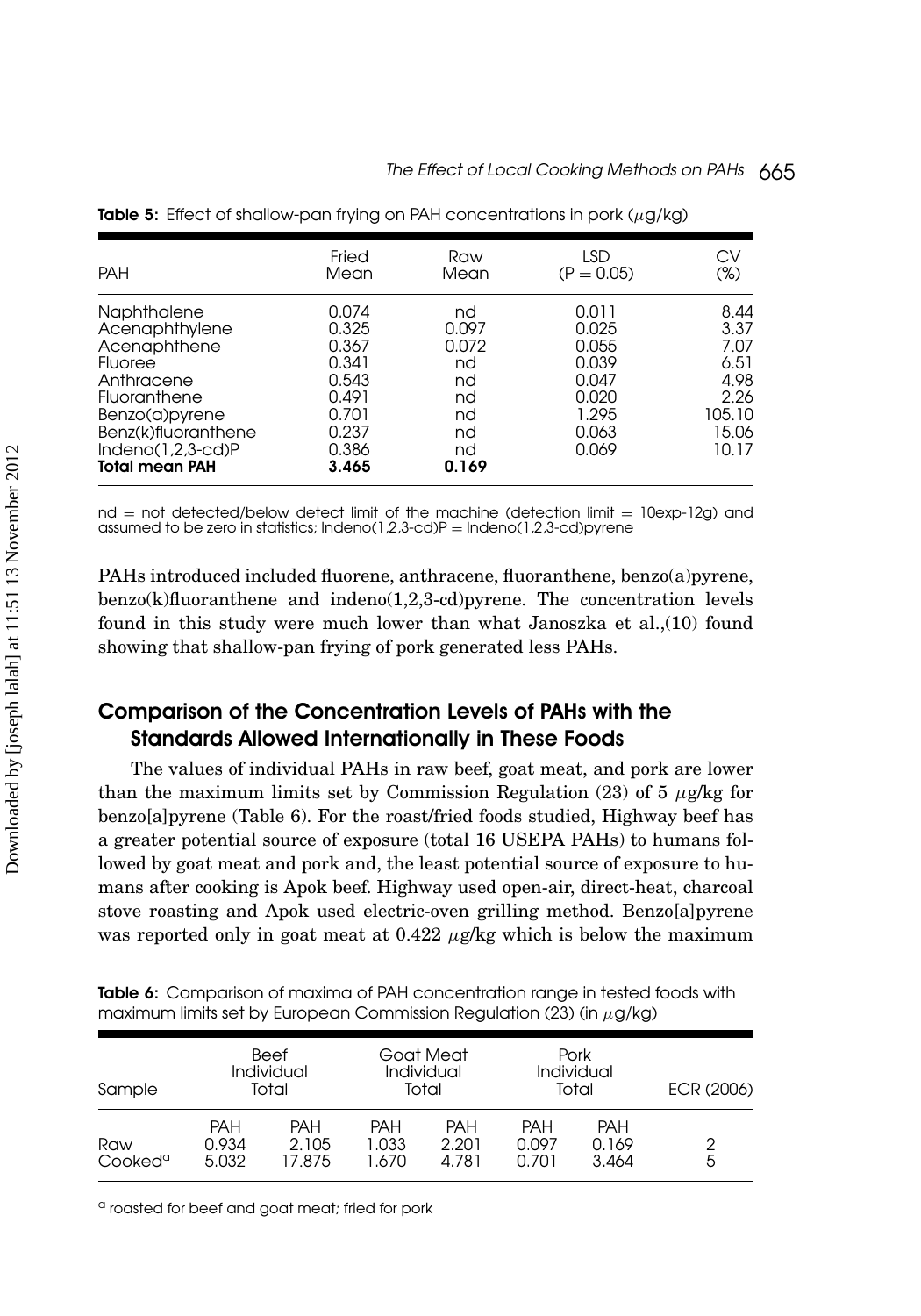limit set by the European Commission Regulation (23). Data on meat consumption by Kisumu population does not exist. However, data on Nairobi population's meat consumption exists (25). Gamba et al. (25) found that households in Nairobi consume a mean per adult equivalent of 15.81 kg of beef and 11.65 kg goat meat annually. Assuming that meat consumption in Kisumu follows the same pattern, then the daily consumption of goat meat is 0.032 kg per person (based on 365 days in a year) and the daily benzo(a)pyrene exposure is 13.50 ng. This implies that based on the USEPA VSD (1), one should weigh at least 96.46 kg to be safe from this level of exposure.

#### **CONCLUSION**

The PAH concentration in raw meats, both individual and total, were in the *µ*g/kg range. Open-air charcoal-roasting increased the PAH concentration in beef and goat meat significantly ( $P \leq 0.05$ ) in all cases. It also introduced new PAHs in these foods. Shallow-pan frying did not increase the PAH concentration in pork significantly ( $P \leq 0.05$ ) but introduced new PAHs. The figures for benzo(a)pyrene concentration show levels higher than USEPA virtually safe dose (VSD) to persons below 96.46 kg body weight which are indicative of significant potential human exposure to total USEPA 16 PAHs. Open-air direct-heat charcoal-roasted beef posed the highest potential for exposure followed by open-air direct-heat charcoal roasted goat meat while shallow-pan fried pork was the least potential source of exposure. There is need to minimize poor handling practices such as keeping raw meat in close proximity to roasting places/kitchens from where external and ambient sources may introduce PAHs in stored raw meat as shown in this study. Electric-oven grilling is a better method of roasting than open-air direct-heat charcoal stove roasting.

#### **REFERENCES**

1. IRIS. *Integrated Risk Information System of the United States Environmental Protection Agency*, 2002. http://www.epa.gov/iris/ (accessed on April 30, 2012).

2. Lisouza, F. A., P. O. Owuor, and J. O. Lalah. "Variation in Indoor Levels of Polycyclic Aromatic Hydrocarbons from Burning Various Biomass Types in the Traditional Grass-Roofed Households in Western Kenya." *Environ. Pollut.* 159 (2011): 1810–5.

3. American Society of Clinical Oncology (ASCO). http://pda.asco.org/anf/Past+ Issues/January+2008/Cancer+in+Kenya?cpsextcurrchannel = 1 (accessed November 21, 2010).

4. Takatsuki, K., S. Suzuki, N. Sato and I. Ushizawa. "Liquid Chromatographic Determination of Polycyclic Aromatic Hydrocarbons in Fish and Shellfish." *J. Assoc. Anal. Chem.* 68, no. 5 (185): 324–41.

5. Eisler, R. "Polycyclic Aromatic Hydrocarbon Hazards to Fish, Wildlife, and Invertebrates: A Synoptic Review." *US Fish and Wildlife Service Biological Report* 85, no. 1.11 (1987): 81.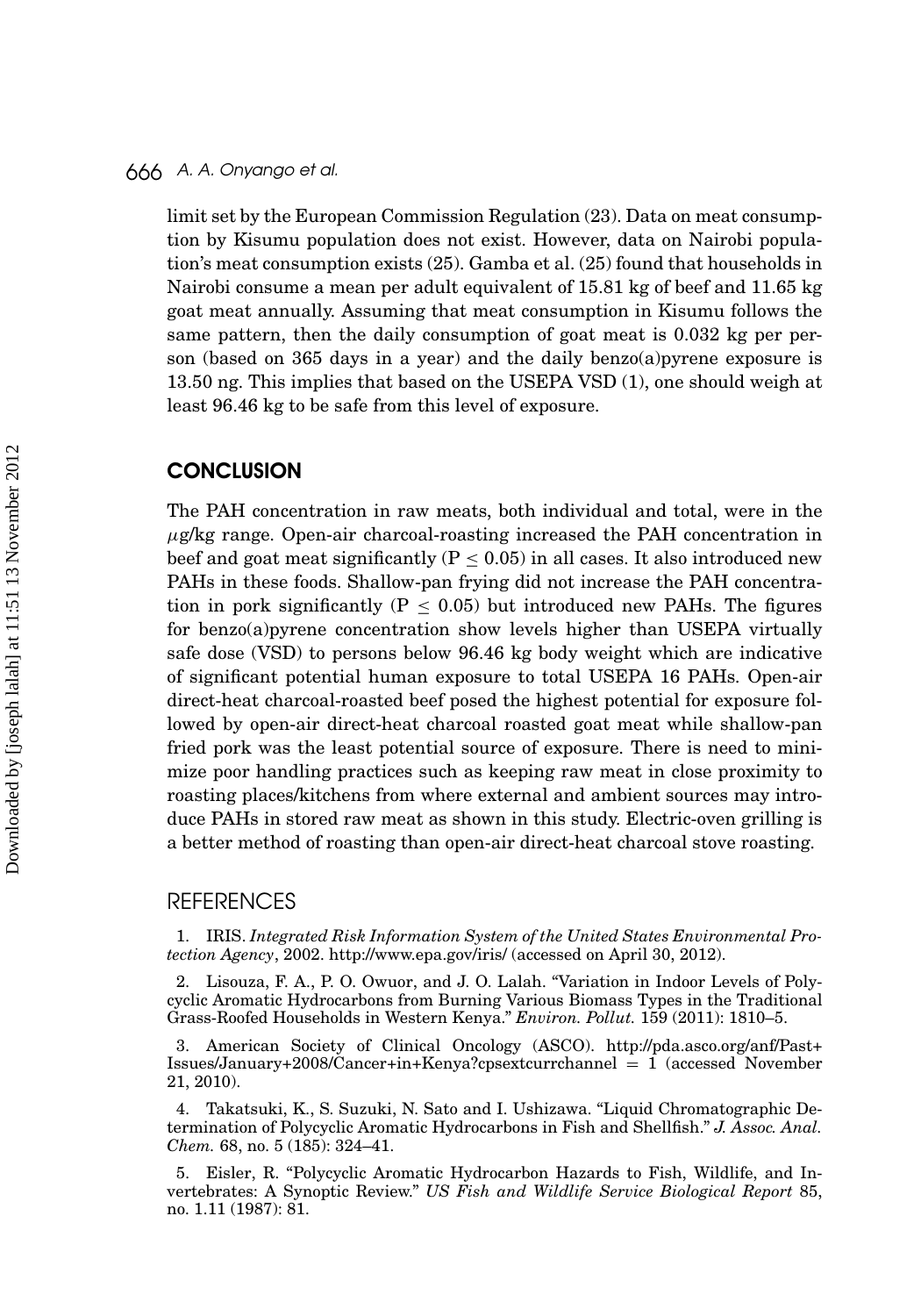6. Fent, K. and R. Bätscher. "Cytochrome  $P_{450}$  1A Induction Potencies of Polycyclic Aromatic Hydrocarbons in a Fish Hepatoma Cell Line: Demonstration of Additive Interactions." *Environ. Toxicol. Chem.* 19 (2000): 2047–58.

7. Bekaert, C., C. Rast, V. Ferrier, A. Bispo, M. J. Jourdain, and P. Vasseur. "Use of ´ In Vitro (Ames and Mutatox Tests) and In Vivo (Amphibian Micronucleus Test) Assays to Assess the Genotoxicity of Leachates from a Contaminated Soil." *Org. Geochem.* 30 (1999): 953–62.

8. Bispo, A., M. J. Jourdain, and M. Jauzein. "Toxicity and Genotoxicity of Industrial Soils Polluted by Polycyclic Aromatic Hydrocarbons (PAHs)." *Org. Geochem.* 30 (1999): 947–52.

9. Madill, R. E. A., B. G. Brownlee, P. D. Josephy, and N. J. Bunce. "Comparison of the Ames Salmonella Assay for Assessing the Mutagenicity of Polycyclic Aromatic Compounds in Porewater from Athabasca Oil Sands Mature Fine Tailings." *Environ Sci Technol.* 33 (1999): 2510–6.

10. Janoszka, B., L. Warzecha, U. Błaszczyk, and D. Bodzek. "Organic Compounds Formed in Thermally Treated High-Protein Food." *Acta Chromatogr.* no. 14 (2004).

11. Martonell, I., G. Perello, R. Marti-Cid, V. Castell, J. M. Llobet, and J. L. Domingo. "PAHs in Food and Estimated PAH Intake by Population of Catalonia, Spain: Temporal Trend." *Environ. Int.* 36 (2010): 424–32.

12. Reinik, M., T. Tamme, M. Roasto, K. Juhkam, T. Tenno, and A. Kiis. "PAHs in Meat Products and Estimated PAH Intake by Children and the General Population in Estonia." *Food Addit. Contam.* 30 (2007): 429–37.

13. Agency for Toxic Substances and Disease Registry (ATSDR). *Toxicological Profile for Polycyclic Aromatic Hydrocarbons (PAHs)* (Atlanta: U.S Department of Health and Human Services, Public Health Service, 1995).

14. Food and Environmental Hygiene Department (FEHD). *Polycyclic Aromatic Hydrocarbons in Barbecued Meat*, Risk Assessment Studies Report No. 14, Chemical Hazard Evaluation, Government of the Hong Kong Special Administrative Region, 2004.

15. Department of Environment and Heritage (DEH). *National Pollutant Inventory Substances Profile* (Queensland: Commonwealth of Australia, 2004).

16. Bowa, K. O., J. O. Lalah, and S. O. Wandiga. "Spatial and Seasonal Variations in Concentrations of Polycyclic Aromatic Hydrocarbons in Water and Sediment of Kisumu City Bay of Winam Gulf, Lake Victoria-Kenya." *Bull. Environ. Contan. Toxicol.* 83 (2009): 722–33.

17. Lalah, J. O. and P. N. Kaigwara."Polynuclear Aromatic Compounds in Kerosene, Diesel and Unmodified Sunflower Oil and in Respective Engine Exhaust Particulate Emissions." *Toxicol. Environ. Chem.* 10, no. 1 (2005): 1–17.

18. Gu, S., A. C. Kracovec, E. R. Christensen, and R. P. vanCamp. "Source Apportionment of Polycyclic Aromatic Hydrocarbons in Dated Sediments from Black River Ohio." *Water Res.* 37 (2003): 2149–61.

19. Mitra, S. and T. S. Bianchi. "A Preliminary Assessment of Polycyclic 264 Aromatic Hydrocarbons Distribution in the Lower Mississippi 265 River and Gulf of Mexico." *Mar. Chem.* 82 (2003): 273–88.

20. Scientific Committee on Food (SCF). *Opinion of Scientific Committee on Food on the Risks to Human Health of Polycyclic Aromatic Hydrocarbons in Food*, European Commission; Health and Consumer Protection Directorate-General, Brussels, 2002.